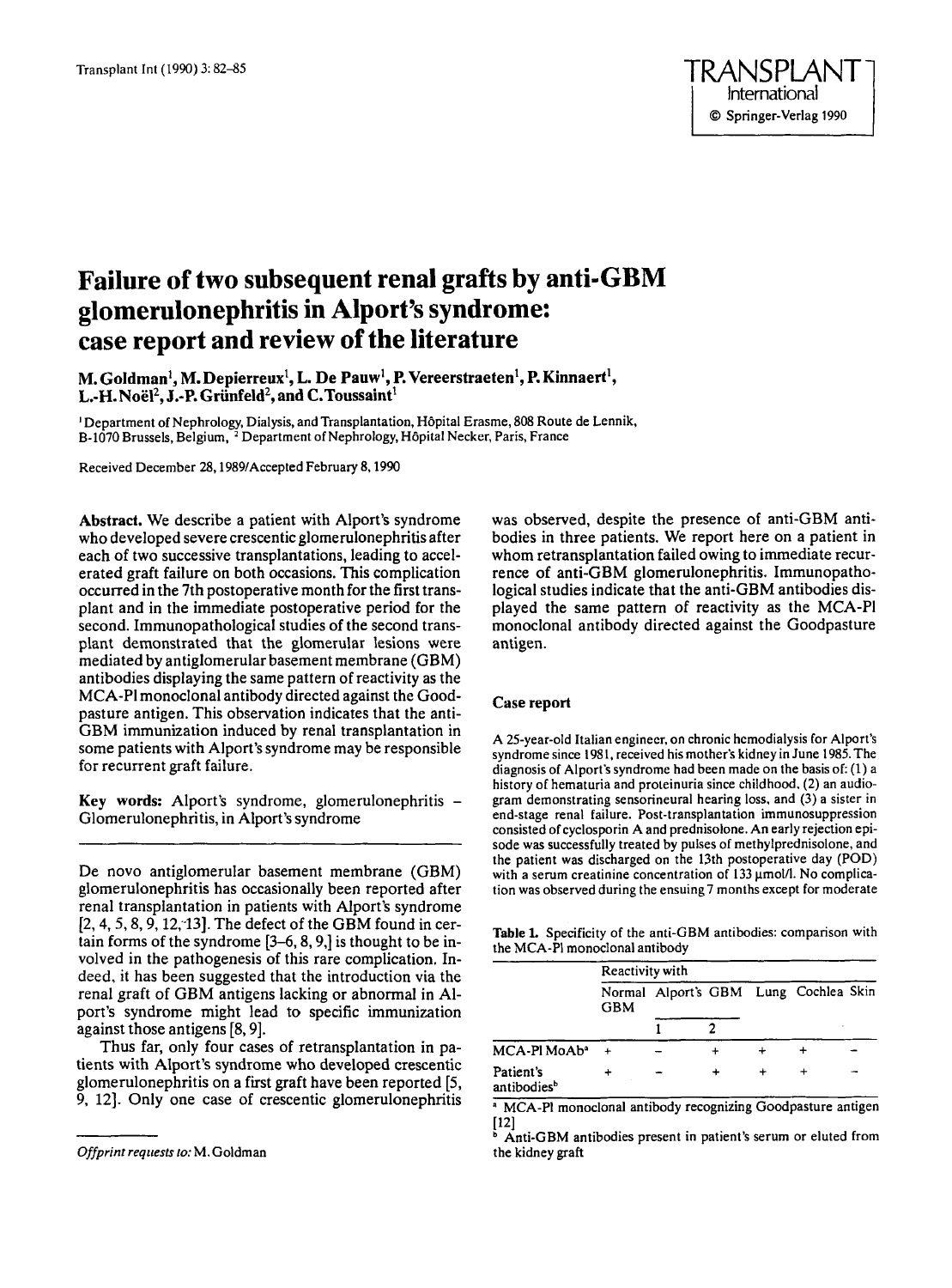arterial hypertension, which was easily controlled with metoprolol. **In** early February **1986,** gross hematuria occurred and serum creatinine rose to 203  $\mu$ mol/l. Simultaneously, the graft was found to be tender and enlarged. A putative diagnosis of acute rejection was made and the patient received pulses of methylprednisolone (1 glday) for **5** consecutive days. Despite this therapy, graft function rapidly deterioratcd and the transplant was excised at the end of February 1986. Microscopic examination of the graft revealed extensive crescentic glomerulonephritis without evidence of cellular or vascular rejection. Anti-GBM glomerulonephritis was suspected, but immunofluorescence stainings were not available and radioimmunoassay for anti-GBM antibodies **[7]** was persistently negative on repeated serum samples.

**In** April 19S7, the patient was retransplanted with a cadaveric kidney, immunosuppression consisting of antilymphocyte globulin (Lymphoglobuline, Institut Mérieux, Lyon, France), azathioprine, and prednisolone. The graft functioned immediately, but hematuria was noted on POD 1 and persisted thereafter. Serum creatinine decreased from 1087 µmol/l on POD 2 to 477 µmol/l on POD 7. On POD **8,** the patient developed high fever; urine output dropped and serum creatinine rose to 546  $\mu$ mol/l. Five boluses of methylprednisolone were administered between POD 10 and 14, antilymphocyte globulin was stopped on POD 19, and cyclosporin A was started. Renal function continued to deteriorate and the patient developed extensive herpetic stomatitis, thrombocytopenia. and leukopenia, leading to azathioprine withdrawal on POD 21. The graft was removed on POD 29.

## *Imntunopnthological studies*

Microscopic examination of the second graft (Fig. **1)** demonstrated severe lesions of crescentic glomerulonephritis identical to those observed in the first transplant. Glomerular changes were associated with tubular necrosis, but neither vascular nor cellular rejection was observed. Immunofluorescence stainings revealed linear deposits of IgG in all glomerular segments escaping extracapillary proliferation (Fig.2). IgG dcposits were also present along some tubular basement membranes and Bowman's capsules. Stainings for IgM, IgA. and C3 were negative, whereas fibrin and fibrinogen were demonstrated in numerous crescentic glomerular lesions.

A retrospective serial study was conducted on eight sera obtained from the 2nd month following the first graft up to the 5th month after the second transplant. These serum samples were tested for anti-GBM antibodies by a specific solid-phase enzyme-linked immunosorbent assay (ELISA) using collagenase-solubilized human GBM **[l].** As shown in Fig.3, anti-GBM antibodies, which were absent in the first serum. were present when hematuria occurred 7 months after the first graft, and they persisted up to the 5th month after the second transplant. These data were confirmed by indirect immunofluorescence. which further demonstrated that the anti-GBM antibodies failed to react with an Alport's GBM lacking the capacity to bind the MCA-PI monoclonal antibody, while they stained another Alport's GBM reacting with this monoclonal antibody [10]. An acid eluate from the second graft was prepared as follows. A fragment obtained after explantation was minced, washed thoroughly in phosphate-buffered saline at **pH** 7.4. and then incubated for *30* min at 37'Cin citrate buffer 0.02% pH 3.2. After centrifugation the supernatant was dialyzed against phosphate-buffered saline and the immunoglobulin fraction of the eluate was concentrated by precipitation with 50% ammonium sulfate. By indirect immunofluorescence, the anti-GBM activity of this eluate was found to be qualitatively similar to that of the serum. **In** addition, indirect immunoperoxidase stainings indicated that the eluate also reacted with the basement membranes of normal lung and cochlea but not of normal skin. The similarities between the reactivity profiles of the patient's anti-GBM antibodies and of the MCA-PI monoclonal antibody are outlined in Table **1.** 



Fig. 1. Crescentic glomeruloncphritis on the second transplant *(bar* equals  $50 \mu m$ )



**Fig.2.** Imrnunofluorescence staining for IgG showing linear deposits along capillary walls in the second transplant *(bar* equals  $25 \mu m$ )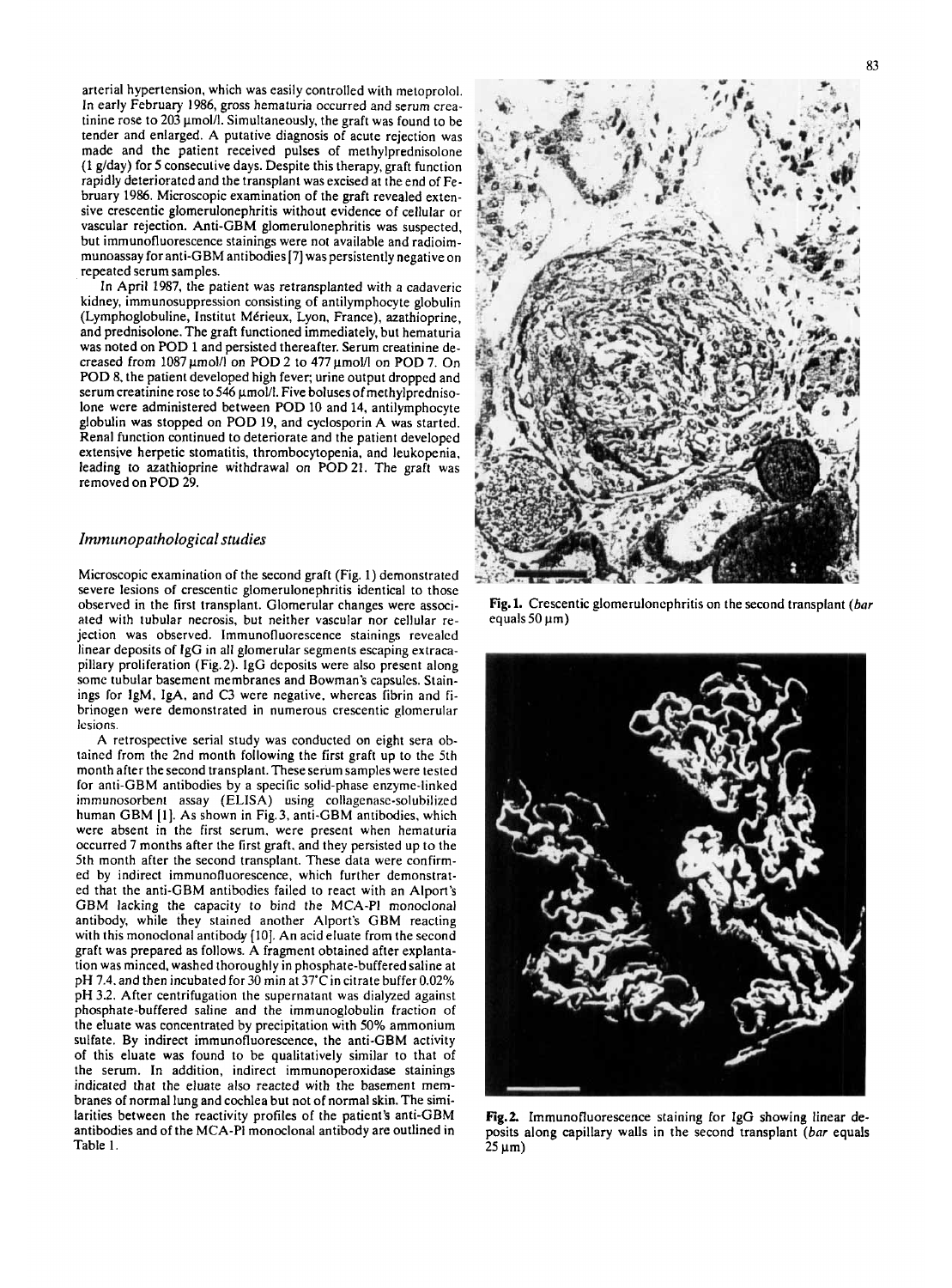

ELISA *(a,* first graft; b, second graft)

### **Discussion**

This observation confirms the notion that some patients with Alport's syndrome are prone to develop anti-GBM crescentic glomerulonephritis after transplantation. Thus far, this complication has been reported on nine occasions in the literature  $[2, 4, 5, 8, 9, 12, 13]$ . The main data regarding these cases and our patient are summarized in Table 2. All patients were male, ranging in age from 14 to 34years. Grafts were retrieved from related living donors in five cases. Immunosuppressive therapy consisted of currently used drugs, including cyclosporin **A.** Hematuria, the hallmark of glomerulonephritis, occurred between 1 and 22 months post-transplant, except in our patient, where it immediately followed the second transplantation. The final outcome of the graft was unfavorable in all cases, but the time interval between the onset of glomerulonephritis and explantation was highly variable  $(1-21$  months).

Five Alport's patients who developed crescentic glomerulonephritis **on** a first graft were retransplanted. In the first patient (patient 2, Table 2), anti-GBM antibody was detected in the serum and graft biopsy demonstrated linear deposits of IgG along GBM, but the graft was functioning normally **2** years post-transplant and anti-GBM antibody was undetectable in serum at that time. **In** the second patient (patient 3), no biopsy was obtained, but anti-GBM antibody was not detected in serum and the graft was reported to be functioning normally in the 5th year. In the third patient (patient 6), early graft biopsy demonstrated linear IgG deposits along the GBM and anti-GBM antibody was present in serum; however, glomerulonephritis did not develop and early graft failure was due to acute cellular rejection. The fourth patient (patient **8)** developed crescentic anti-GBM glomerulonephritis on the second transplant, which was lost after 3 months despite plasma exchanges and cytotoxic therapy. Our own observation (patient 9) indicates that recurrence of crescentic glomerulonephritis may even be more rapid, leading to early graft **loss** despite high doses of corticosteroids. Thus, the consequences of post-transplant anti-GBM immunization **on** the outcome of a second graft vary from individual to individual, the reasons for these differences being unknown.

Our immunopathological data confirm that the anti-GBM antibodies elicited by renal transplantation in Al-

| Pa-<br>tient | Author<br>[reference]   | Sex | Age (years)<br>D<br>Tx |                    | Graft<br>origin   | Immuno-<br>suppression          | Interval<br>(months)<br>from Tx to |                        | Anti-GBM<br>antibody |                         | Outcome                                                                                            |
|--------------|-------------------------|-----|------------------------|--------------------|-------------------|---------------------------------|------------------------------------|------------------------|----------------------|-------------------------|----------------------------------------------------------------------------------------------------|
|              |                         |     |                        |                    |                   |                                 | <b>GN</b>                          | Expl                   | Graft                | Serum                   |                                                                                                    |
| 1            | McCoy <sup>[8]</sup>    | M   | 14                     | 15                 | CAD               | <b>AZA/PRED</b>                 | 5.                                 | ND                     | $+$                  | $+$                     | Back to D                                                                                          |
| 2            | Milliner <sup>[9]</sup> | M   | 34                     | 34                 | <b>LRD</b>        | <b>AZA/PRED</b>                 | 9                                  | 14                     | $+$                  | ÷                       | Re-Tx: anti-GBM<br>antibody in graft<br>and serum; normal<br>function at 2 years                   |
| 3            | Milliner <sup>[9]</sup> | M   | 24                     | 27                 | CAD               | <b>AZA/PRED</b>                 | 22                                 | 43                     | $\ddot{}$            | $\Omega$                | Re-Tx: anti-GBM<br>antibody absent in<br>serum; normal<br>function at 5 years                      |
| 4            | Teruel [13]             | M   | 15                     | 24                 | CAD               | <b>AZA/PRED</b>                 | 6                                  | $\overline{7}$         | $\ddot{}$            | $\div$                  | Back to D                                                                                          |
| 5            | Shah [12]               | M   | 19                     | 19                 | <b>LRD</b>        | AZA/CyA/PRED                    | 18                                 | <b>ND</b>              | $+$                  | $\ddot{}$               | Back to D                                                                                          |
| 6            | Shah [12]               | M   | 20                     | 20                 | <b>LRD</b>        | AZA/CyA/PRED                    | 18                                 | <b>ND</b>              | $+$                  | $\ddot{}$               | Re-Tx: anti-GBM<br>antibody in graft<br>and serum without<br>GN; early failure<br>due to rejection |
| 7            | Fleming [2]             | M   | 17                     | 32                 | <b>CAD</b>        | <b>CyA</b>                      | 9                                  | 10                     | $\ddot{}$            | $\ddot{}$               | Back to D                                                                                          |
| 8            | Kashtan [4,5]           | М   | ND.                    | a) $20$<br>$b)$ 23 | <b>LRD</b><br>CAD | ND.<br><b>ND</b>                | 1<br>3                             | <b>ND</b><br><b>ND</b> | $+$<br>$+$           | $\ddot{}$<br>$\ddot{+}$ | $Re-Tx$ : see b)<br>Back to D                                                                      |
| 9            | Present case            | M   | 21                     | a)25<br>b) 27      | <b>LRD</b><br>CAD | <b>CyA/PRED</b><br>ALG/AZA/PRED | 7<br>0                             | 8<br>1                 | <b>ND</b><br>$+$     | $+$<br>$\ddot{}$        | Re-Tx: see b)<br>Back to D                                                                         |

Table 2. Patients with crescentic glomerulonephritis after transplantation for Alport's syndrome, Review of the literature, including present case. D, Dialysis; Tx, transplantation; GN, glomerulonephritis; Expl, explantation: M. male: CAD, cadaver; LRD, living related donor; ND, not determined; AZA, azathioprine; PRED, prednisone or prednisolone: CyA, cyclosporin: ALG. antilymphocyte globulin